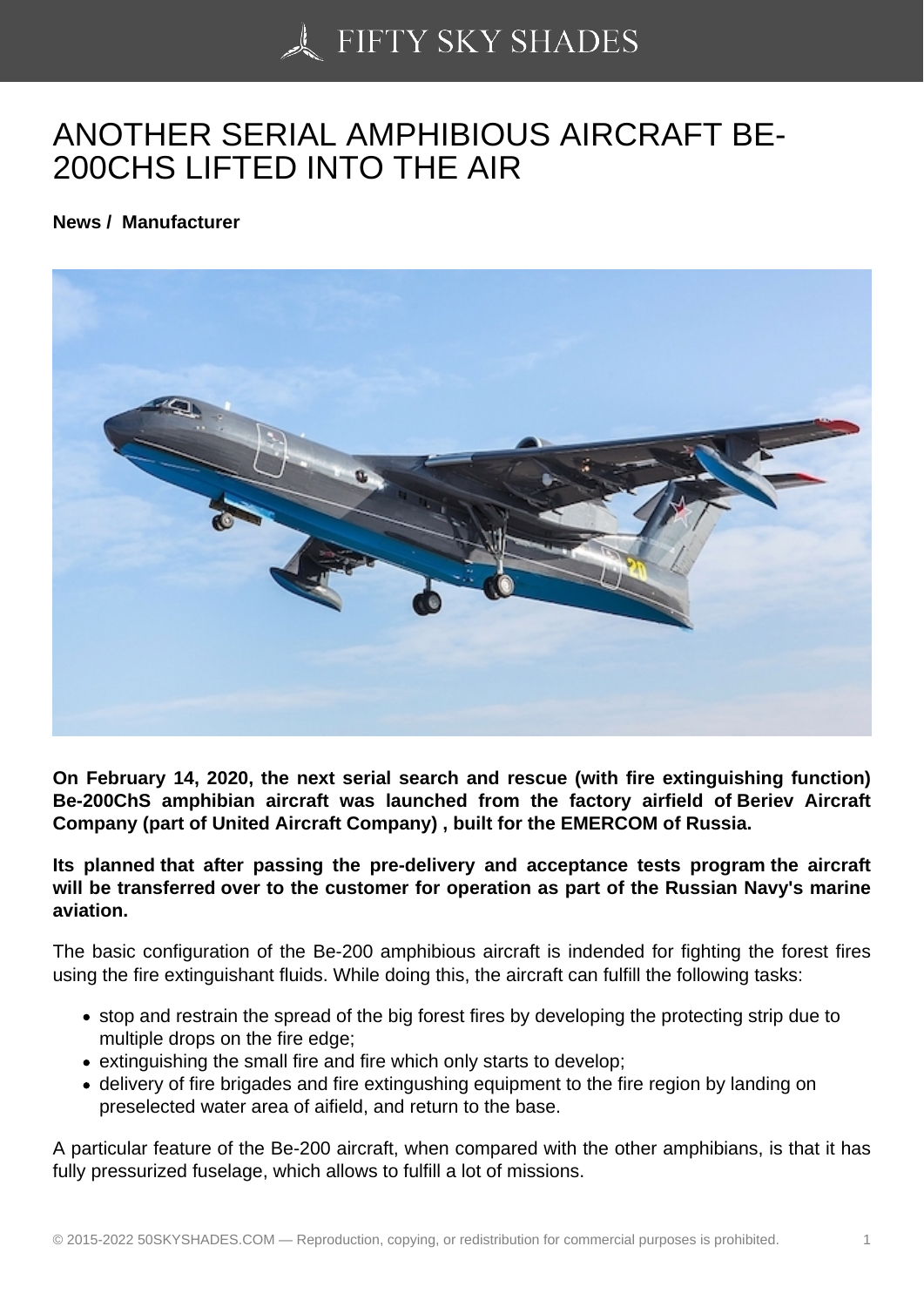The aircraft is fitted with flight/navigation and communication equipment allowing the navigation and flight control at all flight phases in adverse weather conditions at any season, day and night.Be-200 will be equipped with the new avionics complex ARIA-200 which meets the requirements of ICAO category III of joint Russian-American production by ARIA JV (Allied Signal Aerospace, USA and NIIAO, Russia).

The interior for the Be-200 amphibious aircraft firefighting configuration is developed by AIM Aviation Fliteform. Passenger and combi configurations are on the list as well.While designing the Be-200 amphibious aircraft, the designers took into account the design experience and test results of the biggest jet amphibian A-40 "Albatross" which set 148 records.

Apart from the basic - Firefighting version, the following aircraft versions will be manufactured:

- · Transport;
- · Passenger (Be-210);
- · Search & Rescue
- · Ambulance

The aircraft can also be developed in executive version.

Be-200 amphibious aircraft designing is based on FAR-25 requirements that will allow to facilitate the certification in compliance with FAA and JAA requirements.

On December 27, 2000 the Be-200 amphibious aircraft obtained the tpye noise certificate ? ?? 118-??-200.

On August 10, 2001 the Be-200 obtained the type certificate for restricted category aircraft. ? ???? 201-??-200.